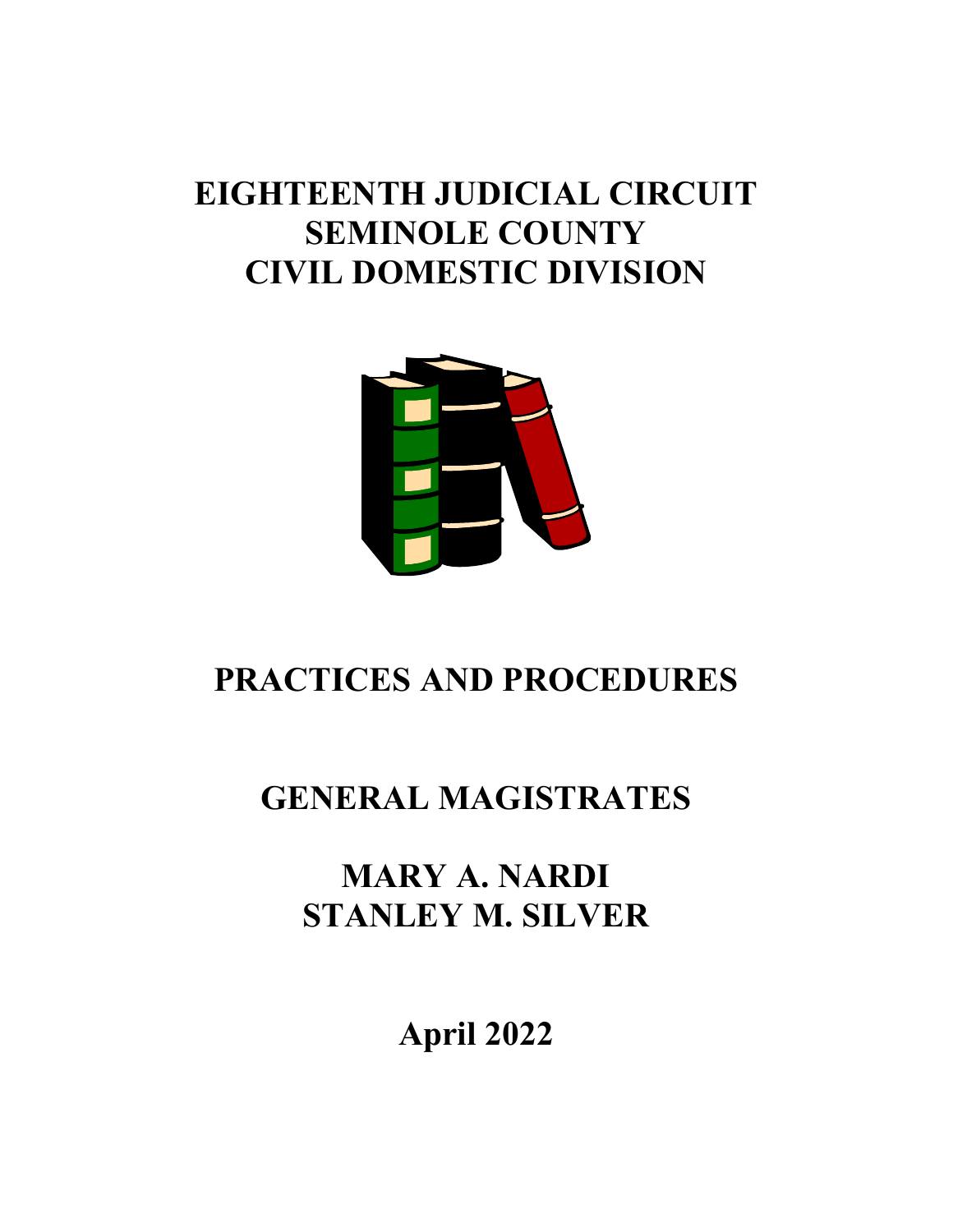## **TABLE OF CONTENTS**

<span id="page-1-0"></span>

| L.             |                                                                     |  |  |
|----------------|---------------------------------------------------------------------|--|--|
| II.            |                                                                     |  |  |
| A.             |                                                                     |  |  |
| B.             |                                                                     |  |  |
| $\mathbf{C}$ . | AMENDMENTS TO FLORIDA FAMILY LAW RULES OF PROCEDURE 12.490 3        |  |  |
| D.             |                                                                     |  |  |
| III.           |                                                                     |  |  |
| A.             |                                                                     |  |  |
| $\mathbf{B}$ . |                                                                     |  |  |
| $C_{\cdot}$    | CONTINUANCES ON CASES SET BEFORE THE GENERAL MAGISTRATE  4          |  |  |
| D.             |                                                                     |  |  |
| Ε.             |                                                                     |  |  |
| $F_{\rm{r}}$   |                                                                     |  |  |
| G.             |                                                                     |  |  |
| IV.            |                                                                     |  |  |
| $V_{\cdot}$    |                                                                     |  |  |
| A.             |                                                                     |  |  |
| $\mathbf{B}$ . |                                                                     |  |  |
| $C_{\cdot}$    |                                                                     |  |  |
| D.             | PROCEDURES FOR SUBMITTING EXHIBITS FOR EVIDENTIARY HEARINGS AND     |  |  |
| VI.            |                                                                     |  |  |
|                |                                                                     |  |  |
| VII.           | VIRTUAL COURTROOMS - LANGUAGE TO BE INCLUDED IN NOTICE OF HEARING 9 |  |  |
|                |                                                                     |  |  |
|                |                                                                     |  |  |
| VIII.          |                                                                     |  |  |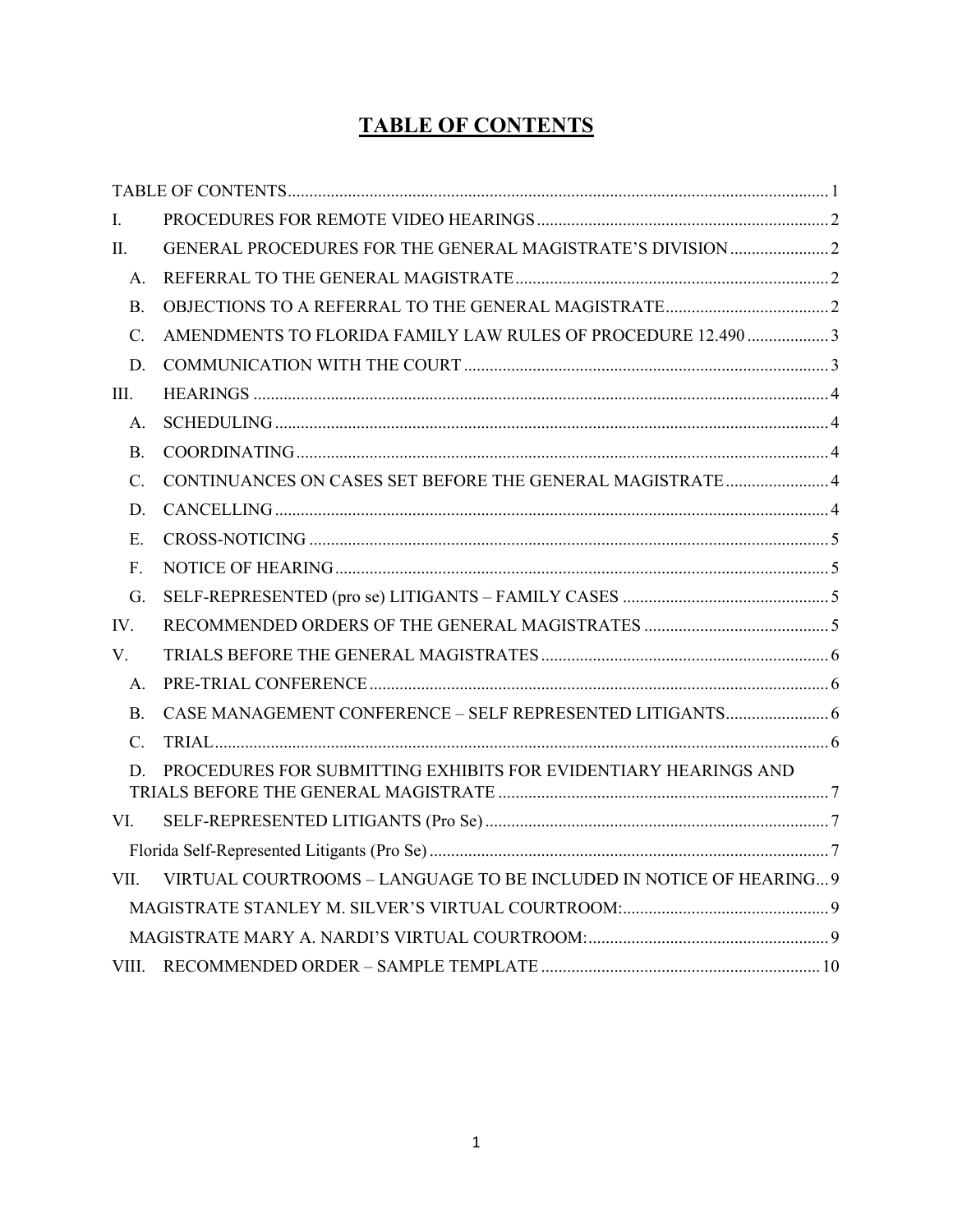## <span id="page-2-0"></span>**I. PROCEDURES FOR REMOTE VIDEO HEARINGS**

#### HEARINGS CONDUCTED BY THE GENERAL MAGISTRATES HELD THROUGH MICROSOFT TEAMS.

At the discretion of the General Magistrates or mutual consent of the parties, hearings may be conducted by video conference via Microsoft Teams. You will need a laptop or smart phone with a camera and a microphone and an internet connection to participate. If you are using a smartphone or tablet, you must download the Microsoft Teams application prior to your scheduled hearing.

We have implemented a new way for participants to appear for hearings before Magistrate Stanley M. Silver and Magistrate Mary A. Nardi. We will now have one link to access each courtroom for any hearings before the Magistrates and will no longer be sending individual emails to all parties for each hearing.

The party scheduling the hearing shall be responsible for including the Virtual Hearing Instructions in the Notice of Hearing which will include a link and a QR code for the parties to access the virtual courtroom.

The Virtual Courtroom Links and Instructions for the Magistrates can be found in Section *VII*.

## <span id="page-2-1"></span>**II. GENERAL PROCEDURES FOR THE GENERAL MAGISTRATE'S DIVISION**

#### **A. REFERRAL TO THE GENERAL MAGISTRATE**

<span id="page-2-2"></span>A General Magistrate will solely preside over all matters related to any motion or petition which is specifically referred to the General Magistrate, without objection, pursuant to Florida Rule of Family Procedure 12.490. All hearings conducted by the General Magistrate are recorded by Digital Court Reporting.

Either party may request that their case, or portions of their case, be heard by a General Magistrate. To request an Order of Referral, you must contact the Judicial Assistant to the assigned Judge *or* contact the Assistant to the General Magistrate. Each Order of Referral to a General Magistrate must state with specificity the matter being referred and the name of the General Magistrate to whom a referral is being made.

*Note: General Magistrate Stanley M. Silver is assigned odd numbered cases and General Magistrate Mary A. Nardi is assigned even numbered cases.*

### **B. OBJECTIONS TO A REFERRAL TO THE GENERAL MAGISTRATE**

<span id="page-2-3"></span>After the judge refers your case to a General Magistrate, either party may object to the referral within 10 days of the date that the referral is made (if the Order of Referral is served by mail, the parties have an additional 5 days within which to object to the referral). A copy of the Objection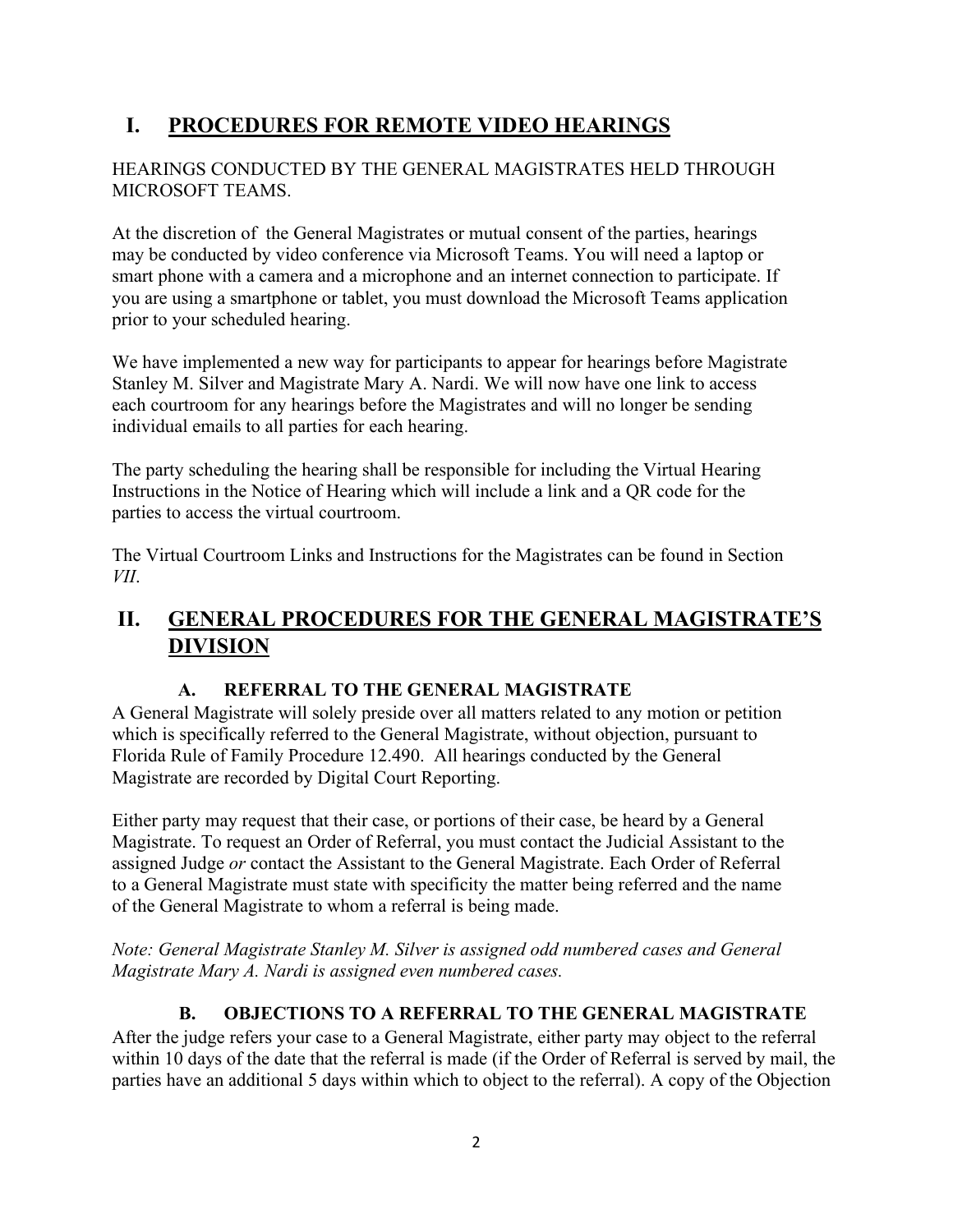to the Order of Referral to General Magistrate should be sent to the Magistrate's Assistant to request cancellation of a hearing if one has already been scheduled.

#### **C. AMENDMENTS TO FLORIDA FAMILY LAW RULES OF PROCEDURE 12.490**

<span id="page-3-0"></span>Previously, under rule 12.490, parties could seek review of the report and recommendations of a general magistrate by filing exceptions. However, pursuant to Amendments to Florida Family Law Rules of Procedure 12.490 and 12.491, the parties seek review of the decision of a General Magistrate by filing a Motion to Vacate.

The parties have 10 (ten) days from the time the General Magistrate's Recommended Order is served on them to file a Motion to Vacate as provided in Rule 12.490(e).

The party seeking review shall seek to schedule a hearing date at the same time that the motion to vacate is filed with the court. Failure to seek a hearing date in conformity with the rule may result in denial of the motion to vacate.

A motion to vacate the order must be heard within thirty (30) days from the date the motion is filed unless the period is extended by court order.

A party filing a motion to vacate must also provide the court with a record to review. The record must consist of the substantial parts of the court file, including all depositions and other evidence presented to the general magistrate. The record must also include a transcript of the relevant proceedings held before the general magistrate. See 12.490(f).

A timely filed motion to vacate stays enforcement of the order/judgment rendered by the court until after the court has conducted a hearing on the motion to vacate and issue an order granting or denying the motion to vacate.

#### *A sample template of the Recommended Order can be found in Section VIII.*

The court does not provide written transcripts of any proceedings. For information regarding Digital Court Reporting, please contact the Seminole Digital Court Reporting Department at 407-665-6012 or by email at SeminoleDCR@flcourts18.org. To order a copy of the recording, please follow the link below which explains the procedure, and the cost. <https://flcourts18.org/court-programs/seminole-digital-court-recordings/>

### **D. COMMUNICATION WITH THE COURT**

<span id="page-3-1"></span>*Ex parte* communication (any communication to the General Magistrate without the other party's presence or knowledge) is strictly prohibited. You must copy the opposing party or attorney when sending email messages or correspondence to the Magistrate's Assistant.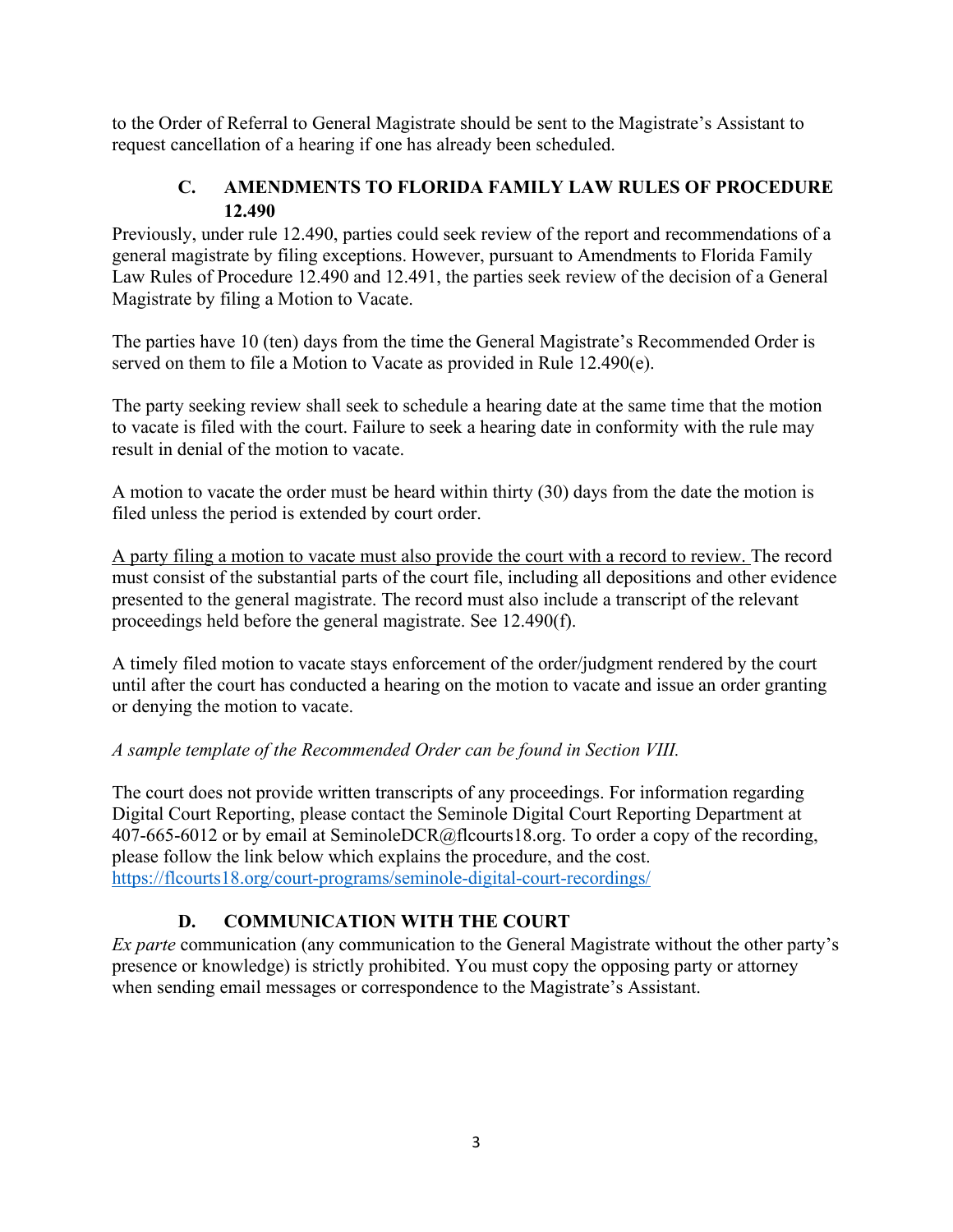### <span id="page-4-0"></span>**III. HEARINGS**

#### **A. SCHEDULING**

<span id="page-4-1"></span>To schedule hearings/trials on matters that have been specifically referred to the General Magistrates, you must email the General Magistrate's Assistant [\(Paola.Fuentes@flcourts18.org\)](mailto:Paola.Fuentes@flcourts18.org) for available hearing dates and times. You must also include the case style and title of the motion in your email. *Prior to requesting any hearing time before the General Magistrate, you must ensure that the matter has been specifically referred by an Order of Referral from the Circuit Judge.* All parties are required to give a good faith estimate of the time needed for the hearing.

#### **B. COORDINATING**

<span id="page-4-2"></span>Reasonable attempts need to be made to clear a date with opposing counsel before confirming a hearing date/time. Several attempts on the same day is insufficient. Do not contact the Magistrate's Assistant to determine what a reasonable attempt is or how much time is reasonable. This must be determined by the attorney.

*Self-Represented Litigants (pro se parties) Only*: If the opposing party is a *self-represented litigant* and a telephone number or email address is listed on any of their pleadings, you must make attempts on two different days to coordinate the hearing. A message must be left by email or phone on both days requesting a response by the end of that business day to coordinate the hearing. If at the end of the second business day you do not receive a call back, then you may request to set a hearing unilaterally giving at least ten (10) days-notice of the hearing to the selfrepresented litigant. If no phone number or email address is listed in the Court file, you may request to set a hearing unilaterally giving at least fifteen (15) days-notice of the hearing to the self-represented litigant.

#### **C. CONTINUANCES ON CASES SET BEFORE THE GENERAL MAGISTRATE**

<span id="page-4-3"></span>No continuance will be granted unless a Motion For Continuance is filed. Please ensure that the motion contains the opposing party's position on the continuance. Please contact the General Magistrate's Assistant [\(Paola.Fuentes@flcourts18.org\)](mailto:Paola.Fuentes@flcourts18.org) to coordinate a time for your Motion to be heard.

If all parties agree to the continuance, the moving party must obtain new dates, and re-coordinate with the opposing party. An Amended Notice of Hearing must be prepared and e-filed in the Court file.

#### **D. CANCELLING**

<span id="page-4-4"></span>Only the party who scheduled the hearing may cancel the hearing. Please send a copy of the Notice of Cancellation to the Magistrate's Assistant [\(paola.fuentes@flcourts18.org\)](mailto:paola.fuentes@flcourts18.org). If a hearing is continued or cancelled, it is the responsibility of the scheduling attorney/party to immediately advise the Magistrate's Assistant that the scheduled hearing is continued or cancelled so that it is removed from the court's docket. Should a hearing be cancelled less than 24 hours prior to the hearing, the scheduling party and/or attorney's office must email and/or call the Magistrate's Assistant to advise the court of the cancellation.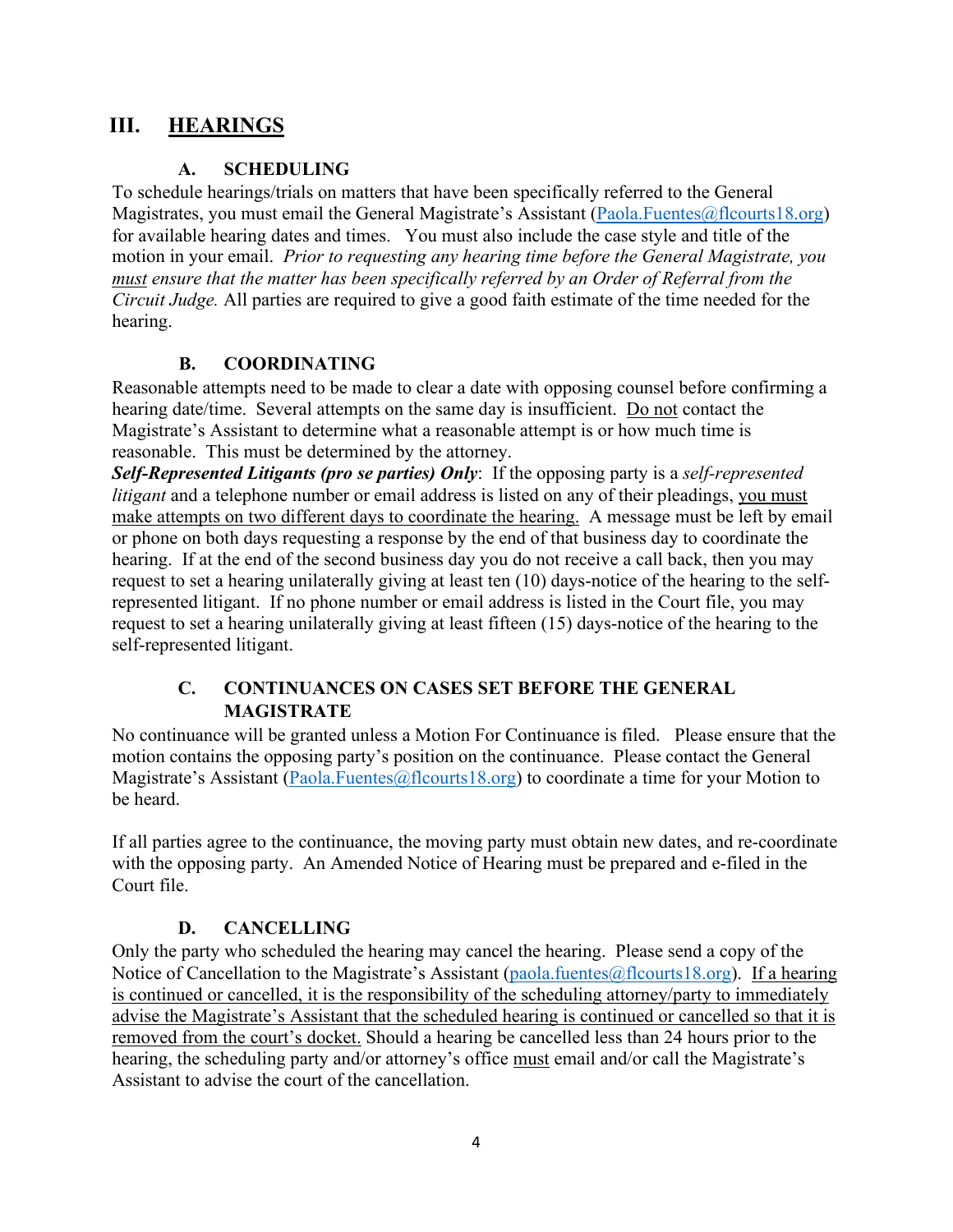#### **E. CROSS-NOTICING**

<span id="page-5-0"></span>If you wish to add a motion to a previously set hearing and you do not need more time, you must contact the party who scheduled the hearing and obtain permission to share their time. If you need additional time, you may either obtain new dates by emailing the Magistrate's Assistant or have the party who set the original hearing cancel theirs and reschedule for a timeslot with enough time for both hearings. Please make sure that Amended Notices and/or Cross-Notice of Hearings are filed with the Clerk. NOTE: YOU MAY NOT CROSS-NOTICE ANY MATTER THAT HAS NOT BEEN SPECIFICALLY REFERRED TO THE GENERAL MAGISTRATE.

#### **F. NOTICE OF HEARING**

<span id="page-5-1"></span>A Notice of Hearing must specifically state the matter(s) to be heard. A Notice of Hearing that states "All Pending Motions" is a nullity. Any party scheduling a hearing MUST provide notice to the other parties, even if defaulted by the Court. If a Guardian *ad Litem* appointed in the case is not given notice of a hearing, the hearing may be subject to cancellation by the Court pending proper notice to the Guardian *ad Litem*. You must e-file the Notice of Hearing in the court file and provide a courtesy copy by email to the Magistrate's Assistant.

The party scheduling the hearing shall be responsible for including in the Virtual Hearing Instructions in the Notice of Hearing which will include a link and a QR code for the parties to access the virtual courtroom.

The Virtual Hearing Links and Instructions for the Magistrates can be found in Section *VII*.

### **G. SELF-REPRESENTED (pro se) LITIGANTS – FAMILY CASES**

<span id="page-5-2"></span>If both parties are *pro se*, they must submit an online "Request for Hearing or Other Action" found at [https://selfhelp.flcourts18.org/.](https://selfhelp.flcourts18.org/) The Family Court Case Management Department will review your case and notify you if additional documents are needed or if your case is ready for final hearing.

## <span id="page-5-3"></span>**IV. RECOMMENDED ORDERS OF THE GENERAL MAGISTRATES**

When directed by the General Magistrate to prepare a Recommended Order at the conclusion of your hearing or trial, submit the proposed Recommended Order via email to the Magistrate's Assistant [\(paola.fuentes@flcourts18.org\)](mailto:paola.fuentes@flcourts18.org) in Word format for electronic signature. You must attach a separate cover letter stating whether the opposing party has reviewed the proposed Recommended Order and has no objection to the form. The proposed Recommended Order shall be forwarded to the General Magistrate's office as directed with copies provided to the opposing party.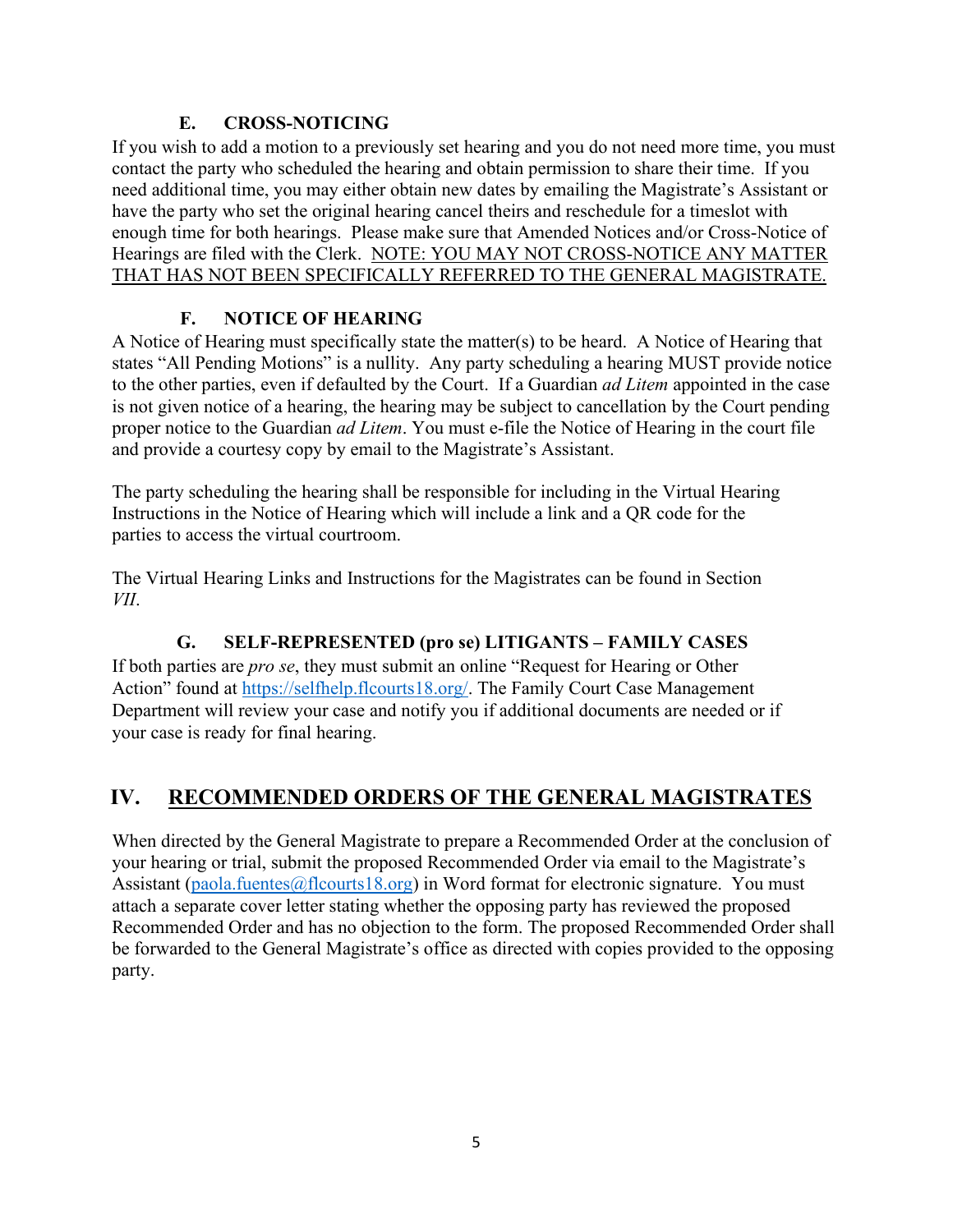### <span id="page-6-0"></span>**V. TRIALS BEFORE THE GENERAL MAGISTRATES**

#### **A. PRE-TRIAL CONFERENCE**

<span id="page-6-1"></span>All cases referred to the General Magistrates for a final trial are required to attend a Pre-Trial Conference prior to the scheduling of *any final trial requiring at least 1 hour*. The General Magistrate will determine the status of the case, determine whether it would be appropriate for the parties to attend mediation, set deadlines for completion of discovery, filing of exhibit and witness lists, and exchange of documents intended to be admitted into evidence, and otherwise ensure the parties meet full compliance with Florida Statutes and Florida Family Law Rules of Procedure prior to trial. To schedule a Pre-Trial Conference after the case has been referred, you must email the Magistrate's assistant and request hearing time for a Pre-Trial Conference.

#### **B. CASE MANAGEMENT CONFERENCE – SELF REPRESENTED LITIGANTS**

<span id="page-6-2"></span>A Case Management Conference will be scheduled by the General Magistrate's office if both parties are self-represented *and* the case is not ready to proceed to a final trial. The General Magistrate will determine the status of the case, determine whether it would be appropriate for the parties to attend mediation, and ensure the parties meet full compliance with Florida Statutes and Florida Family Law Rules of Procedure.

#### **C. TRIAL**

<span id="page-6-3"></span>Trial dockets for General Magistrate Mary A. Nardi (even numbered cases) are on Mondays and Tuesdays. Trial dockets for Stanley M. Silver (odd numbered cases) are on Wednesdays and Thursdays.

For trials less than 1 hour, please contact the Magistrate's Assistant

 $(paola.fuentes@flcourts18.org)$  for available trial dates and times. Reasonable attempts need to be made to clear a date with opposing counsel before confirming a hearing date/time. Several attempts on the same day is insufficient. DO NOT contact the Magistrate's Assistant to determine what a reasonable attempt is or how much time is reasonable. This must be determined by the attorney.

*Self-Represented Litigants (pro se parties) Only*: If the opposing party is a *self-represented litigant* and a telephone number or email address is listed on any of their pleadings, you must make attempts on two different days to coordinate the hearing. A message must be left by email or phone on both days requesting a response by the end of that business day to coordinate the hearing. If at the end of the second business day you do not receive a call back, then you may request to set a hearing unilaterally giving at least ten (10) days-notice of the hearing to the selfrepresented litigant. If no phone number or email address is listed in the Court file, you may request to set a hearing unilaterally giving at least fifteen (15) days-notice of the hearing to the self-represented litigant.

*For trials requiring more than 1 hour in length, please refer to paragraph I above.*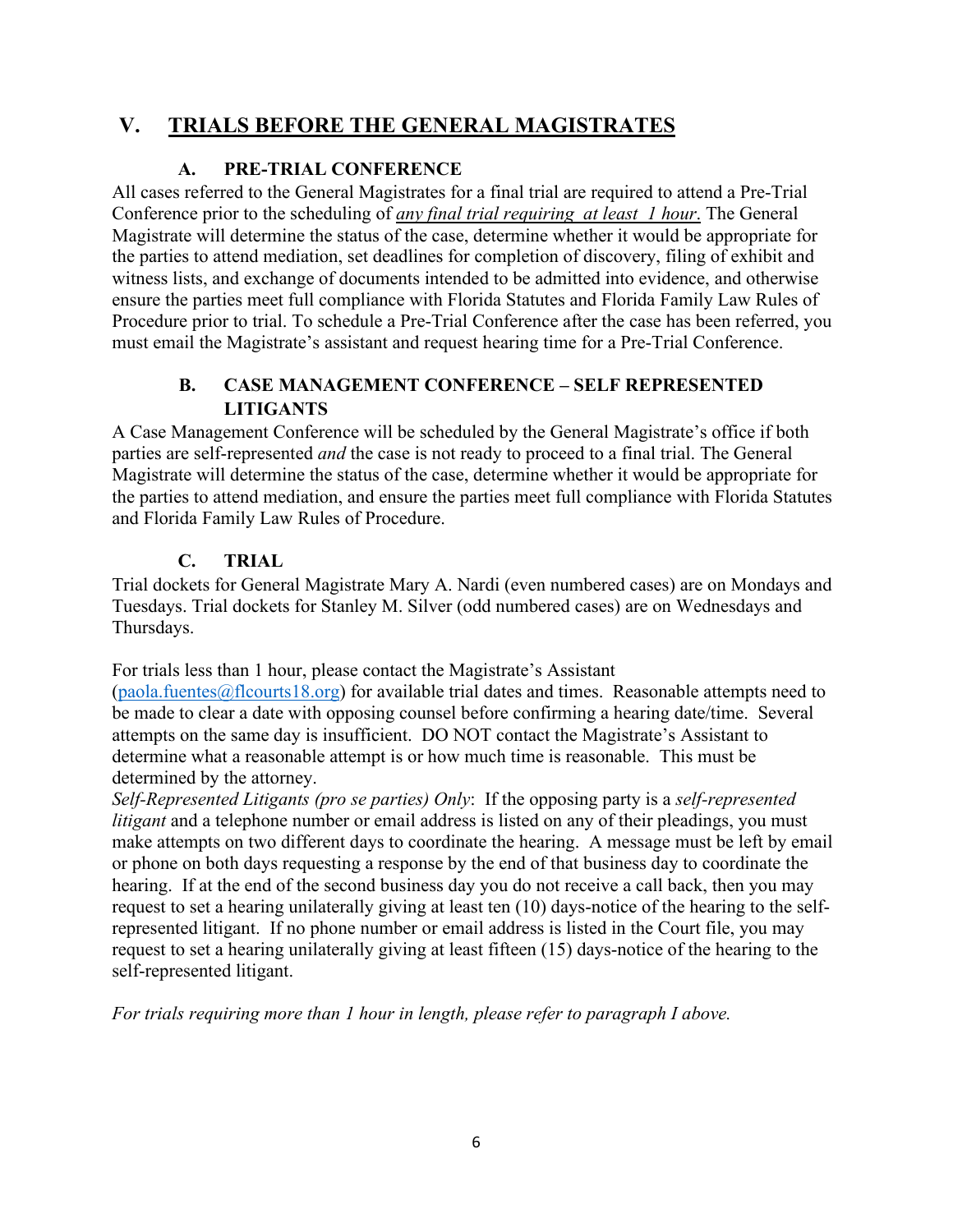#### **D. PROCEDURES FOR SUBMITTING EXHIBITS FOR EVIDENTIARY HEARINGS AND TRIALS BEFORE THE GENERAL MAGISTRATE**

<span id="page-7-0"></span>If the hearing/trial exhibits you intend on offering into evidence exceeds more than 50 pages in length, a hard copy of all exhibits must be hand delivered *or* mailed to the General Magistrates' Chambers at the Seminole County Civil Courthouse 301 N Park Ave, Sanford, FL 32771. *Please note that all exhibits must be personally delivered and/or received at least 48 business hours prior to the hearing.*

IN ADDITION TO THE ABOVE: The parties are required to furnish electronic copies of all intended Exhibits to the General Magistrates Assistant at [Paola.fuentes@flcourts18.org](mailto:Paola.fuentes@flcourts18.org) no later than 48-business hours prior to the trial via e-mail. All parties associated with the case shall be copied on the e-mail. DO NOT COPY THE MAGISTRATE ON THE E-MAIL. The Subject of the E-mail shall include the Case Number, Case Name and Date of Hearing/Trial. *All E-mails shall have the exhibits clearly marked and attached in PDF format.*

*EXAMPLE: Case Number, Case Style, Hearing Date, Part 1 of \_\_\_\_ e-mails.*

#### Marking of Exhibits for Identification:

All exhibits/evidence shall be clearly marked for identification (A, B, C, etc.…) or, have a title page at the beginning of their evidence indicating "Exhibit A, etc." and the name of the document. Below is the preferred format:

| $($ ) PETITIONER<br>( ) RESPONDENT<br>$($ ) JOINT EXHIBIT |  |
|-----------------------------------------------------------|--|
| CASE NO.:                                                 |  |
| DATE:                                                     |  |
| IDENTIFICATION:                                           |  |
| EXHIBIT #:                                                |  |

IMPORTANT: If Exhibits are not timely received, properly marked or separated, they will not be acceptable for use at the trial or hearing

## <span id="page-7-2"></span><span id="page-7-1"></span>**VI. SELF-REPRESENTED LITIGANTS (Pro Se)**

#### **Florida Self-Represented Litigants (Pro Se)**

For general information on representing yourself in Seminole County, please visit our website at [https://selfhelp.flcourts18.org/.](https://selfhelp.flcourts18.org/)

If you are self-represented you should register and file documents in your case through the Florida E-filing Portal [https://www.myflcourtaccess.com/.](https://www.myflcourtaccess.com/) This will ensure you get timely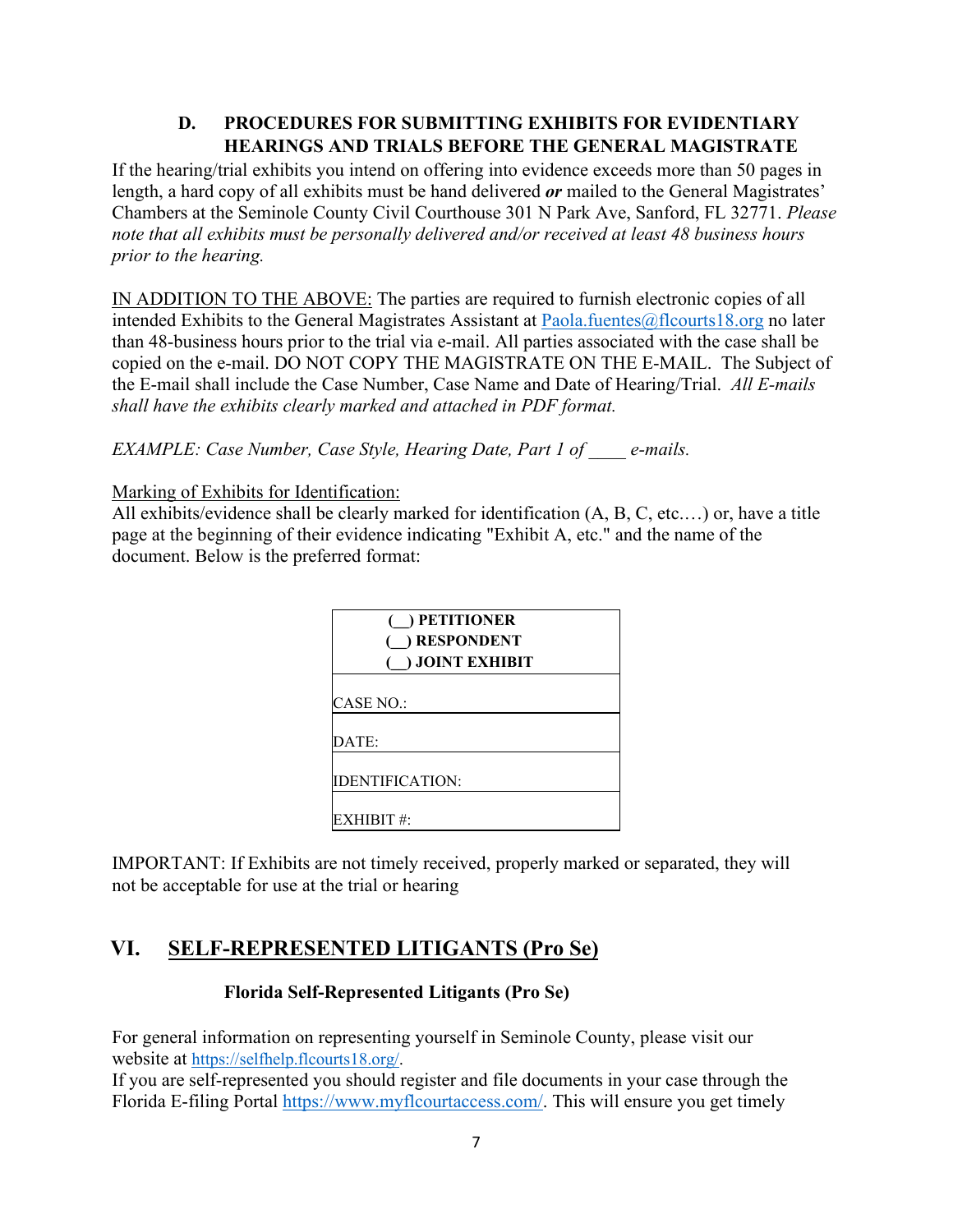notice of documents filed in your case and that your documents are delivered to the opposing party registered with the portal.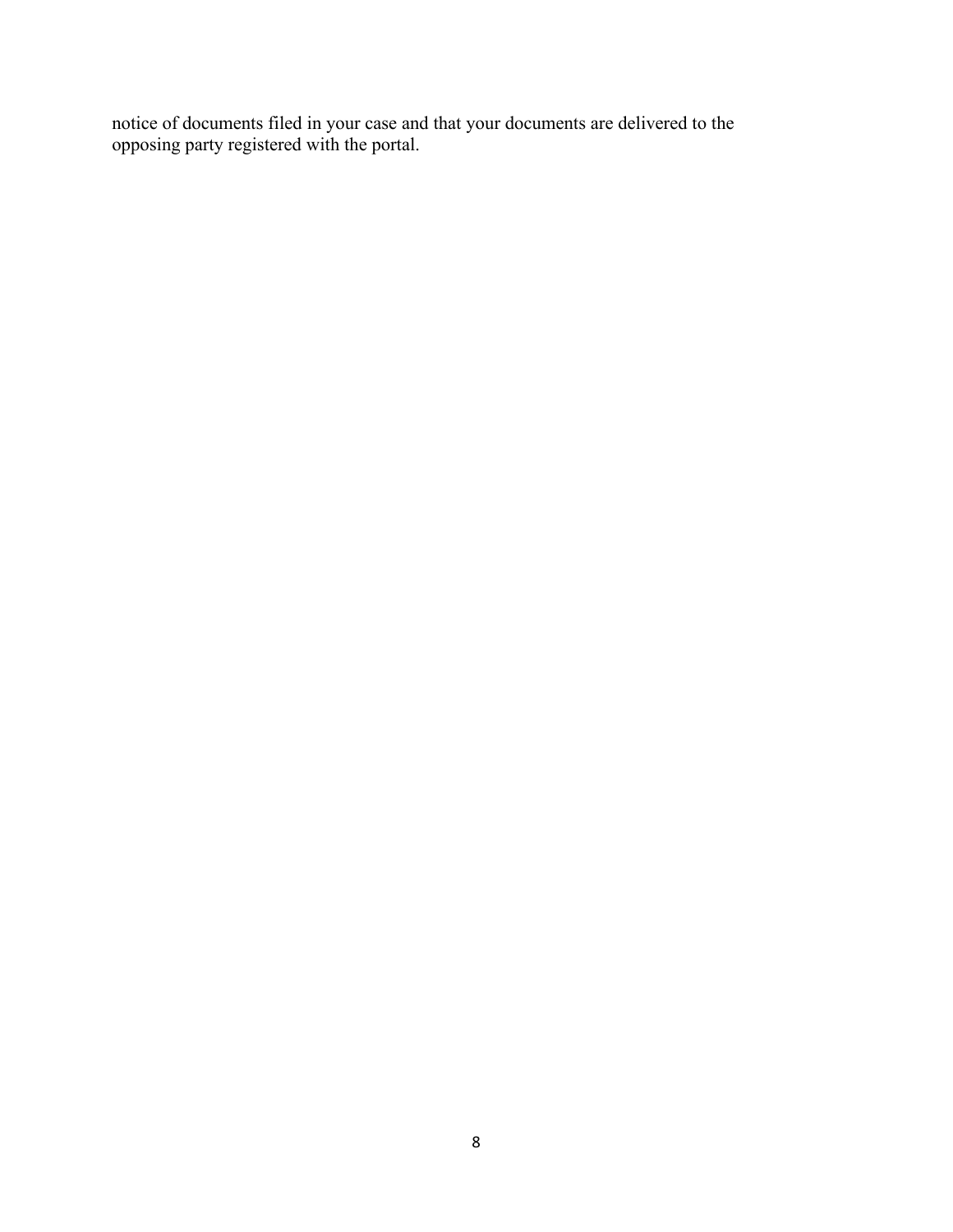## <span id="page-9-0"></span>**VII. VIRTUAL COURTROOMS – LANGUAGE TO BE INCLUDED IN NOTICE OF HEARING**

#### **MAGISTRATE STANLEY M. SILVER'S VIRTUAL COURTROOM:**

<span id="page-9-1"></span>**On the appointed day and time** the parties (and attorneys) shall contact the Court by typing in the Court's dedicated link at:<https://fl18.org/9>into Microsoft Edge or Google Chrome web browser<sup>[1]</sup> or by scanning the QR Code below $[2]$ :



 $\mu$  Note that Safari will not work with MS Teams, and if you are connecting through apple products you will need to download the free app.

 $\frac{[2]}{[2]}$  $\frac{[2]}{[2]}$  $\frac{[2]}{[2]}$  For emergency purposes only, if you cannot connect, the backup telephone line is [+1 386-310-1754](tel:+1%20386-310-1754,,810943829) United States, Daytona Beach (Toll) Conference ID: 810 943 829# Be advised your hearing may need to be continued if you call in.

## **MAGISTRATE MARY A. NARDI'S VIRTUAL COURTROOM:**

<span id="page-9-2"></span>**On the appointed day and time** the parties (and attorneys) shall contact the Court by typing in the Court's dedicated link at: [https://fl18.org/8 i](https://fl18.org/8)nto Microsoft Edge or Google Chrome web browser<sup>[1]</sup> or by scanning the QR Code below<sup>[2]</sup>:



[\[1\] N](https://flocourts18-my.sharepoint.com/personal/paola_fuentes_flcourts18_org/Documents/Desktop/TEAMS%20NOH%20-%20HEARINGS%20GM%20NARDI.docx#_ftnref1)ote that Safari will not work with MS Teams, and if you are connecting through apple products you will need to download the free app.

<sup>[\[2\]](https://flocourts18-my.sharepoint.com/personal/paola_fuentes_flcourts18_org/Documents/Desktop/TEAMS%20NOH%20-%20HEARINGS%20GM%20NARDI.docx#_ftnref2)</sup> For emergency purposes only, if you cannot connect, the backup telephone line is  $\pm 1\,386-310-1754$  United States, Daytona Beach (Toll) Conference ID: 132 377 884#

Be advised your hearing may need to be continued if you call in.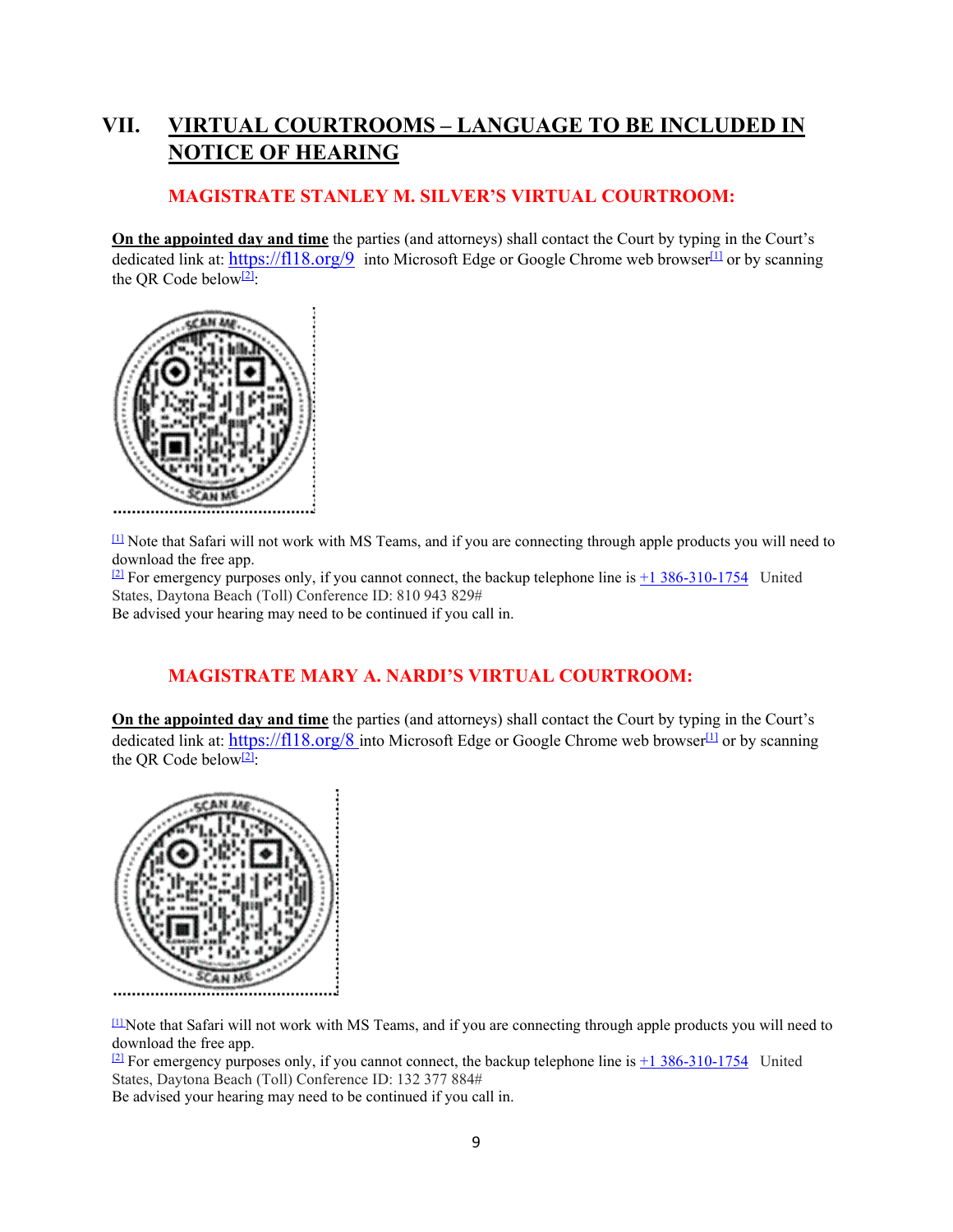### <span id="page-10-0"></span>**VIII. RECOMMENDED ORDER – SAMPLE TEMPLATE**

#### **IN THE CIRCUIT COURT OF THE EIGHTEENTH JUDICIAL CIRCUIT IN AND FOR SEMINOLE COUNTY, FLORIDA**

XXXXX, CASE NO.: XXX

Petitioner/XXX, and

XXXXX.

Respondent/XXX.

\_\_\_\_\_\_\_\_\_\_\_\_\_\_\_\_\_\_\_\_\_\_\_\_\_\_\_\_\_\_\_\_\_/

#### **ORDER ON RECOMMENDATION OF THE GENERAL MAGISTRATE XXXXXXXXXXXX**

**THIS CAUSE** came before the undersigned General Magistrate on DATE pursuant to an order of referral to the General Magistrate in accordance with Florida Law Family Law Rule of Procedure 12.490 and with the consent of the parties. Present for the proceedings were INSERT. INSERT did not appear. The Magistrate reviewed the court file and all related cases, considered the evidence and testimony of the available parties and (if applicable) their witnesses, and has otherwise been fully advised in the premises.

#### **FINDINGS OF FACT and CONCLUSIONS of LAW**

- **A.** The undersigned has jurisdiction over the parties, the subject matter and the child(ren).
- **B.** INSERT MOTION
- **C.** The *Motion* filed XXX is **GRANTED/DENIED**.

#### **THEREFORE, IT IS RECOMMENDED AND ORDERED AS FOLLOWS:**

**1.**

**2.**

**3.**

**RECOMMENDED AND ORDERED** at Sanford, Seminole County Florida this RRRR.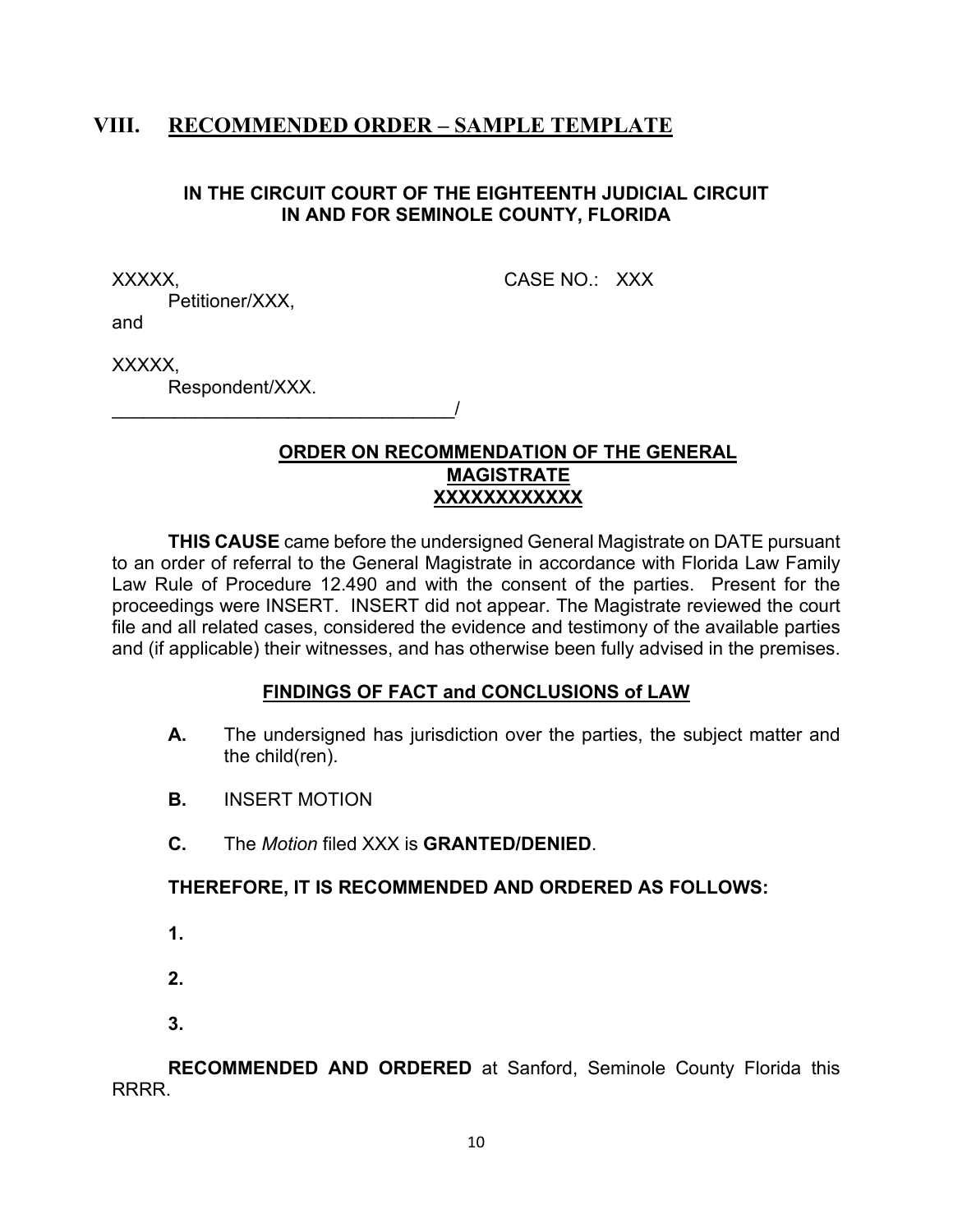#### GGGG

#### **ORDER**

**THIS COURT** having reviewed the above Recommended Order of the General Magistrate it is hereby:

**ORDERED AND ADJUDGED** that the above Recommended Order is hereby approved, confirmed, and adopted as the Order of this Court and all parties shall be governed thereby and shall comply with the same in each and every one of its particulars.

**DONE AND ORDERED** at Sanford, Seminole County, Florida on this DDDD.

JJJJ

#### CERTIFICATE OF SERVICE

**I HEREBY CERTIFY** that copies have been furnished by U.S. Mail or via filing with the Florida Courts E-Filing Portal to the following this MMMM.

CCCC

#### AAAA

#### **Notice of Rule 12.490(e)**

The General Magistrate has submitted an Order/Final Judgment to the court that includes findings of fact and conclusions of law.

Upon receipt of this Order/Final Judgment, the court must review it and promptly enter the order unless the court finds the recommended order/judgment is facially or legally deficient.

Any party affected by the Order/Final Judgment may move to vacate the Order/Final Judgment by filing a motion to vacate within ten (10) days of the date of entry. Any party may file a crossmotion to vacate within 5 days of service of a motion to vacate.

The party seeking review shall seek to schedule a hearing date at the same time that the motion to vacate is filed with the court. Failure to seek a hearing date in conformity with the rule may result in denial of the motion to vacate.

A motion to vacate the order must be heard within thirty (30) days from the date of the motion is filed, unless the period is extended by court order.

A party filing a motion to vacate must also provide the court with a record to review. The record must consist of the substantial parts of the court file, including all depositions and other evidence presented to the general magistrate. The record must also include a transcript of the relevant proceedings held before the general magistrate. See 12.490(f).